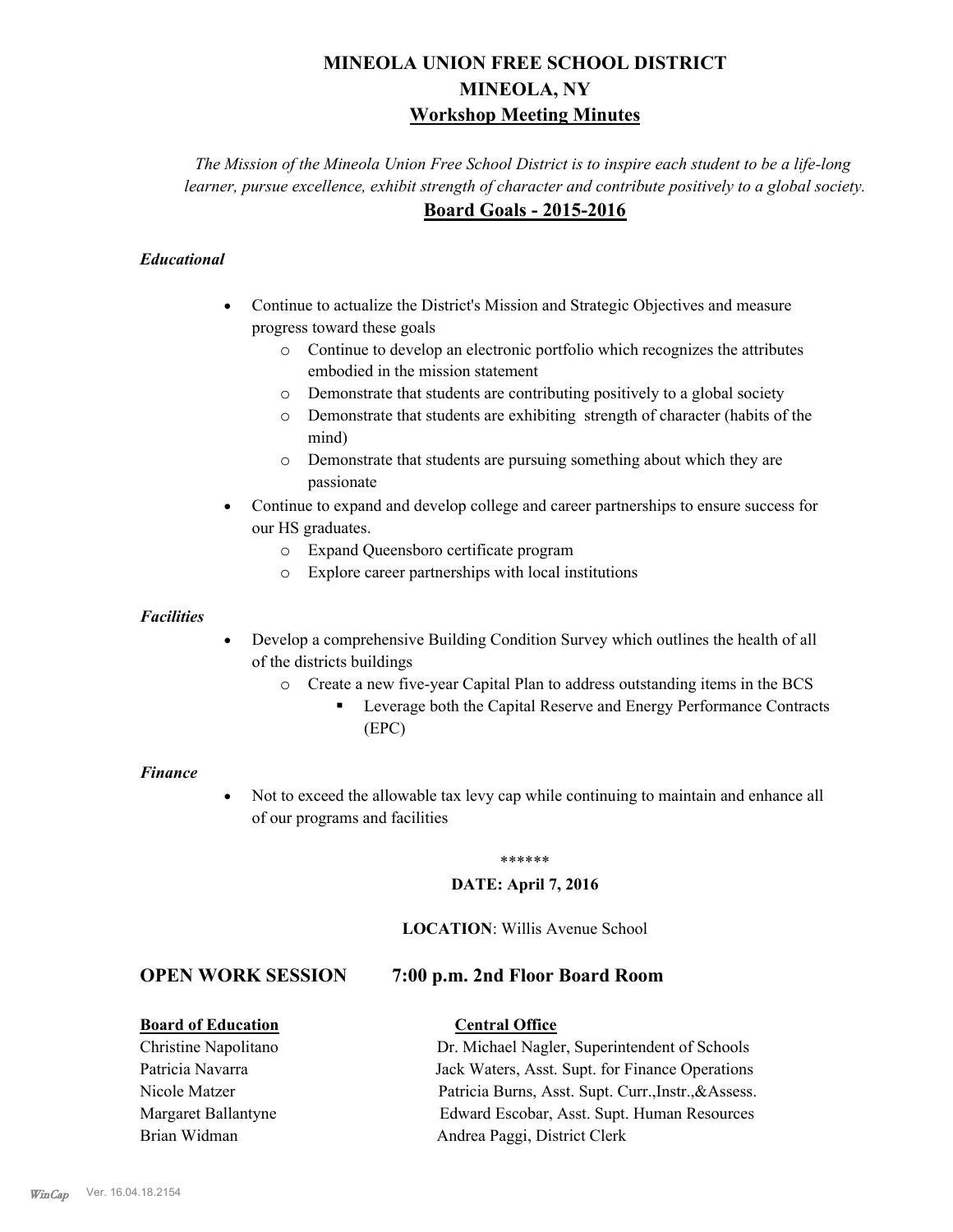## **A. Call to Order -7:00 pm**

- **B. Pledge of Allegiance**
- **C. Reading of Mission- Patricia Navarra**
- **D. Moment of Silent Meditation**
- **E. Dais & Visitor Introductions**

## **F. High School Student Organization Report**

There was no Student Organization report this evening.

\*Christine Napolitano stated that at this time we will hold the **"Public Hearing on the SMART Schools Investment Plan"**

The Superintendent explained that this public hearing is part of the procedure that the school district must follow in order to use our allotment of SMART School money. He emphasized that the district must lose this money or they lose it and it does not cost the community anything. Dr. Nagler presented the plan to the public.

## **SMART School Investment Plan:**

School districts were provided with 6 allowable categories for which these funds can be used. Based upon that list, it was determined that Mineola would use the money for Pre-K Classrooms.

## **Pre-K Classrooms**

-Currently a total of 6 1/2 day pre-k sections (3 sections at Hampton and 3 at Meadow)

-54 full-day pre-k at Harbor (UPK)

-Approximately 40 more children "somewhere else"

-Total of 7 rooms (2 Hampton, 2 Meadow and 3 Willis)

## **Space Plan for Future**

-Add one classroom at Hampton and Meadow (create a "pre-K" wing of 3 rooms with an outside play area only for pre-K)

-Maintain 3 classrooms at Harbor

-this will provide a total of 9 classrooms for a combination of full and half day programs (minimum of 162 children, if everyone elected full day)

-Would still hold a lottery and fill location and 1/2 or full day by selection

Dr. Nagler again reviewed the process for SSIP approval:

~District develops preliminary SSIP (March 3)

-preliminary plan posted on website for 30 days (with a District contact for written comments)

~School Board must conduct a hearing for stakeholders to respond to preliminary plan (April 7)

~Final plan presented to the School Board for approval (April 21)

~Consultation with parents, teachers, students, community members and non-public schools.

This plan was also presented by Dr. Nagler at the recent PTA meetings at each school.

The floor was opened to public comment by Christine Napolitano, president. There were no comments or questions from the public present for tonight's hearing. The Hearing was officially closed by Christine Napolitano. Ms. Napolitano returned to the regular Workshop Meeting agenda following the close of the Public Hearing.

## **G. BOE Reports**

## **a. Comments from Board Trustees**

Brian Widman commented that he attended the opening of the new Baseball Field at the High School and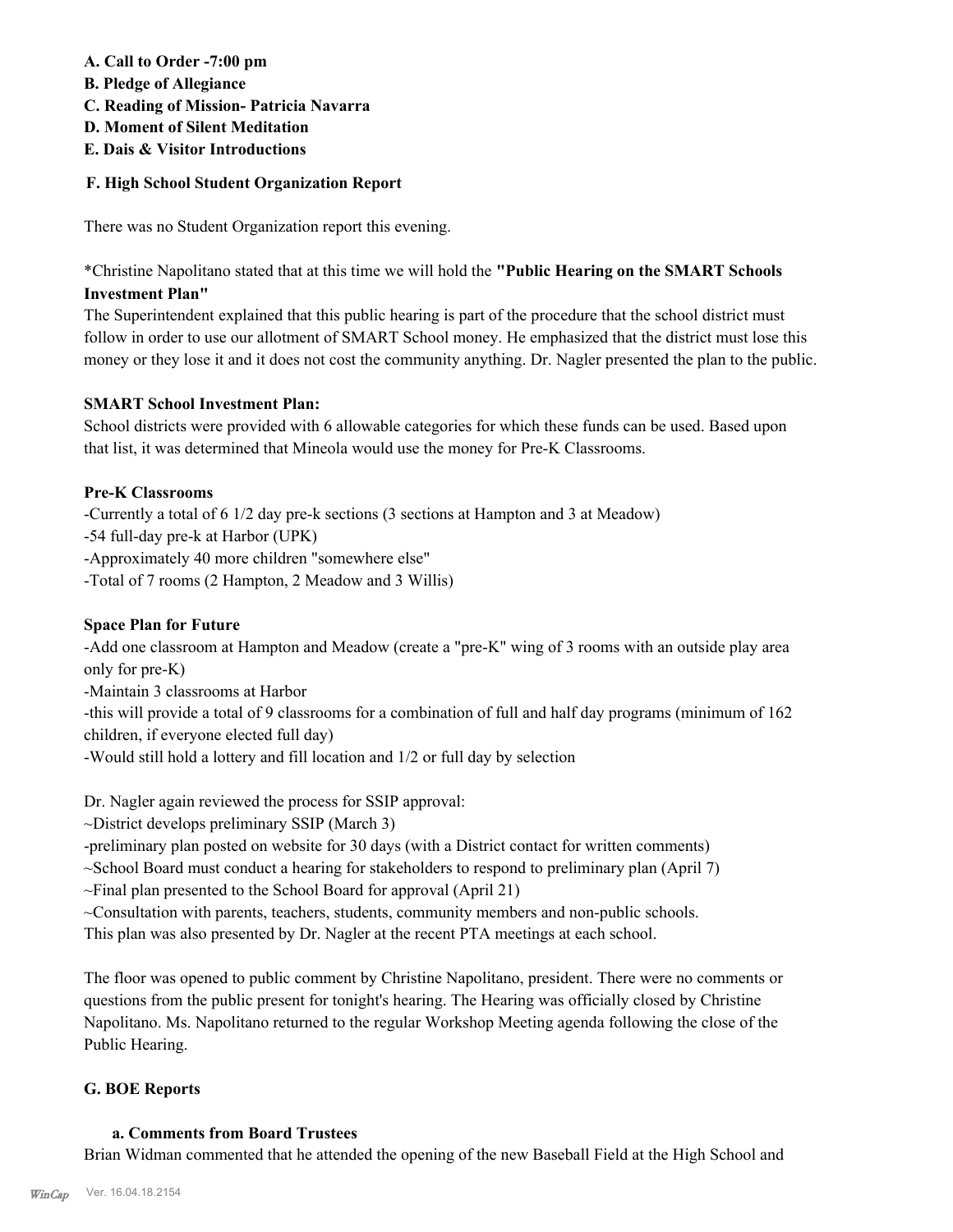they did a great job. He was impressed with how the field looks.

Margaret Ballantyne was at Jackson Avenue and Middle School last Friday and she visited classrooms and the greenhouse. Dr. Ballantyne attended the presentation on the dual language program at Meadow Drive. She attended the Minneola Macaroni Night at the High School, which is an event that she loves.

Nicole Matzer saw "Pippin" at the High School and it was a fabulous show. She was unfamiliar with the story but has fallen in love with it. Ms. Matzer spent the day at the High School to help with the Staff Appreciation lunch. She expressed her gratitude for the staff and all that they do. Ms. Matzer also attended the opening of the new baseball field at the High School.

Patricia Navarra stated that this has been a good month for the student artists and athletes in the district.

## **b. Comments from Board President**

Christine Napolitano saw "Pippin" and everyone did a spectacular job. Ms. Napolitano attended the District Council meeting and truly enjoys taking part in those meetings. She also attended the Septa meeting and Mr. Interrante did a presentation on the AGP program.

## **c. Comments from Superintendent**

Dr. Nagler stated that the students did a great job in "Pippin". He thanked the Board for their planning which allowed for the District to have the funds to re-do the Baseball field. The field is now safe for the athletes and looks great. Dr. Nagler asked Ms. Burns to say a few words about the upcoming Parent University. Ms. Burns stated that the Parent University will take place on April 12th at 7:00pm in the Middle School Music room and information has been sent to parents. The guest speaker is Rob Brocchino and his presentation is "Understanding Growth Mindset- the single most important lesson you can teach your children". She encouraged everyone to attend. Dr. Nagler added that Mr. Brocchino is a very good speaker. Dr. Nagler gave an update on the ELA State exams and the opt-out rate. According to Dr. Nagler, there was a slight increase in the opt-out numbers from last year. The Superintendent also stated that he wanted to acknowledge that there was a problem at Jackson Avenue with work set up for students that did opt-out of the exams. After being made aware of the issues on the first day of testing, actions were taken to correct the situation. There was still a problem with the fourth grade on the second of testing and as a result the Superintendent was there today to do a lesson himself with students. Dr. Nagler apologizes for the problems; it was never the intent to make these children feel like they were being penalized for opting out. Dr. Nagler stated that he had applied to give a "Ted Talk" and he was accepted. Next week, he will be flying out to California to tape his Ted Talk. Dr. Nagler stated that the current working title is "Why education should be more like pizza". Dr. Nagler informed everyone again that Marc Licht, Technology, is retiring at the end of the school year. He asked Matthew Gaven, Middle School principal, if he would be interested in this position and Mr. Gaven accepted. Dr. Nagler will be recommending him to the Board for the position. Dr. Nagler added that there are many administrative positions to be filled including the CPSE/CSE chairperson, which he was just informed. There will be an ad in this week's Sunday NY Times for all of the positions.

## **H. Old Business**

Ms. Napolitano had one piece of old business and asked for an update on the lead testing of the water. The Superintendent stated that the District is contracting with a company to have the lead testing completed throughout the District.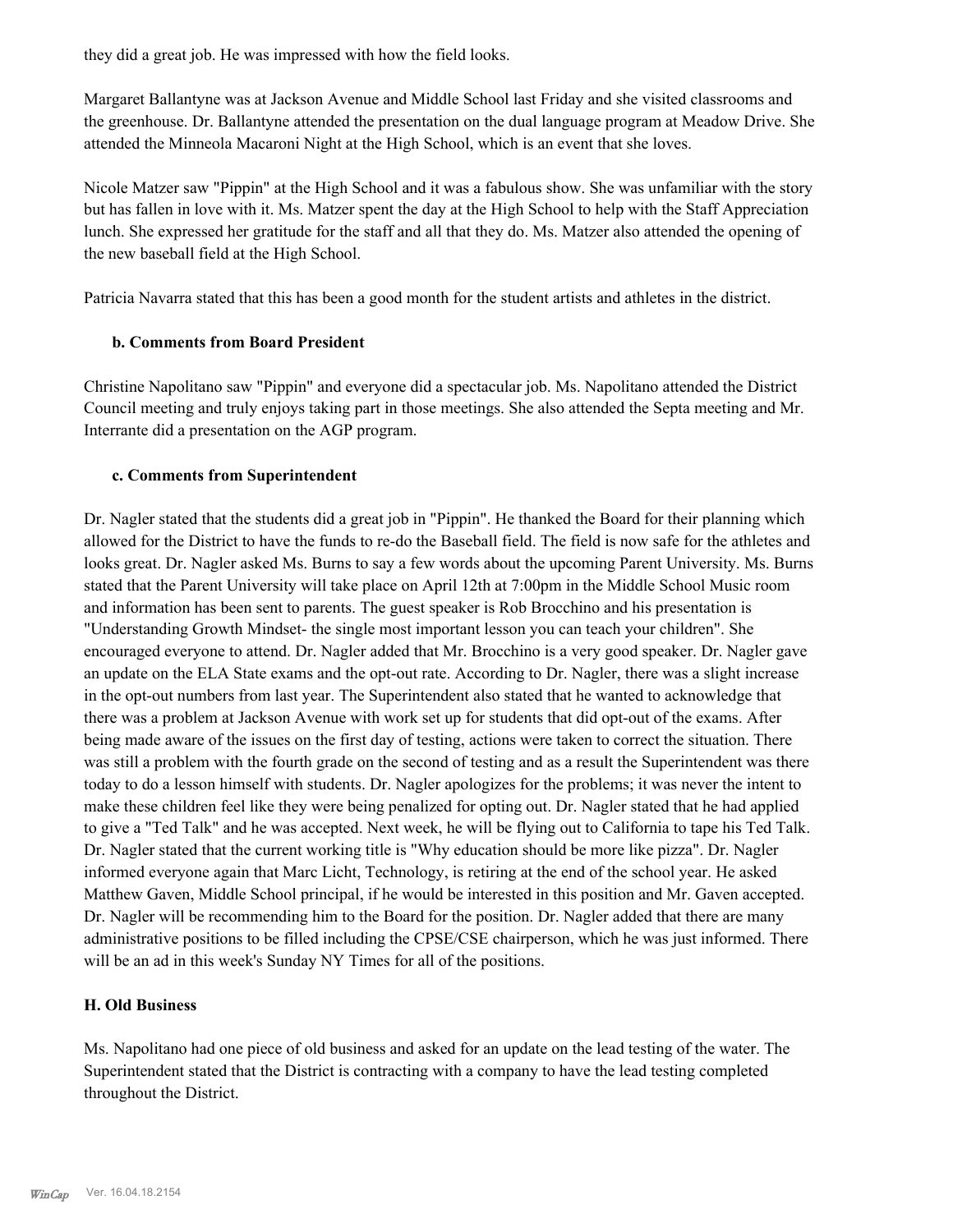#### **Inter-Municipal Cooperative Transportation Agreement**

**RESOLUTION # 63 - WHEREAS**, a number of public school districts in Nassau County wish to jointly solicit proposals, together with the Nassau Board of Cooperative Educational Services ("BOCES") for pupil transportation services for the 2016-17 school year (and any renewal period) in accordance with the applicable provisions of General Municipal Law;

**WHEREAS**, the public school districts and the BOCES have agreed to form a Cooperative (the "Cooperative") for this purpose;

**WHEREAS, the Mineola School District** is desirous of participating in the Cooperative for joint solicitation of proposals for pupil transportation services as authorized by General Municipal Law, Section 119-0 in accordance with the terms and conditions of the Inter-Municipal Cooperative Transportation Agreement attached hereto;

**NOW THEREFORE BE IT RESOLVED,** that the Board of Education authorizes the School District to participate in the Cooperative; and

**BE IT FURTHER RESOLVED**, that the Board of Education hereby approves the Inter-Municipal Cooperative Transportation Agreement (Recitals) attached hereto and authorizes the Board President to execute the Agreement on behalf of the Board of Education.

**Motion:** Margaret Ballantyne **Second:** Nicole Matzer

Discussion: Dr. Nagler explained that by participating in this Cooperative bid it allows us to get the most competitive rate for bus routes if needed. There was no additional discussion.

Yes: Brian Widman **No:** None Margaret Ballantyne Nicole Matzer Patricia Navarra Christine Napolitano

**Passed:** Yes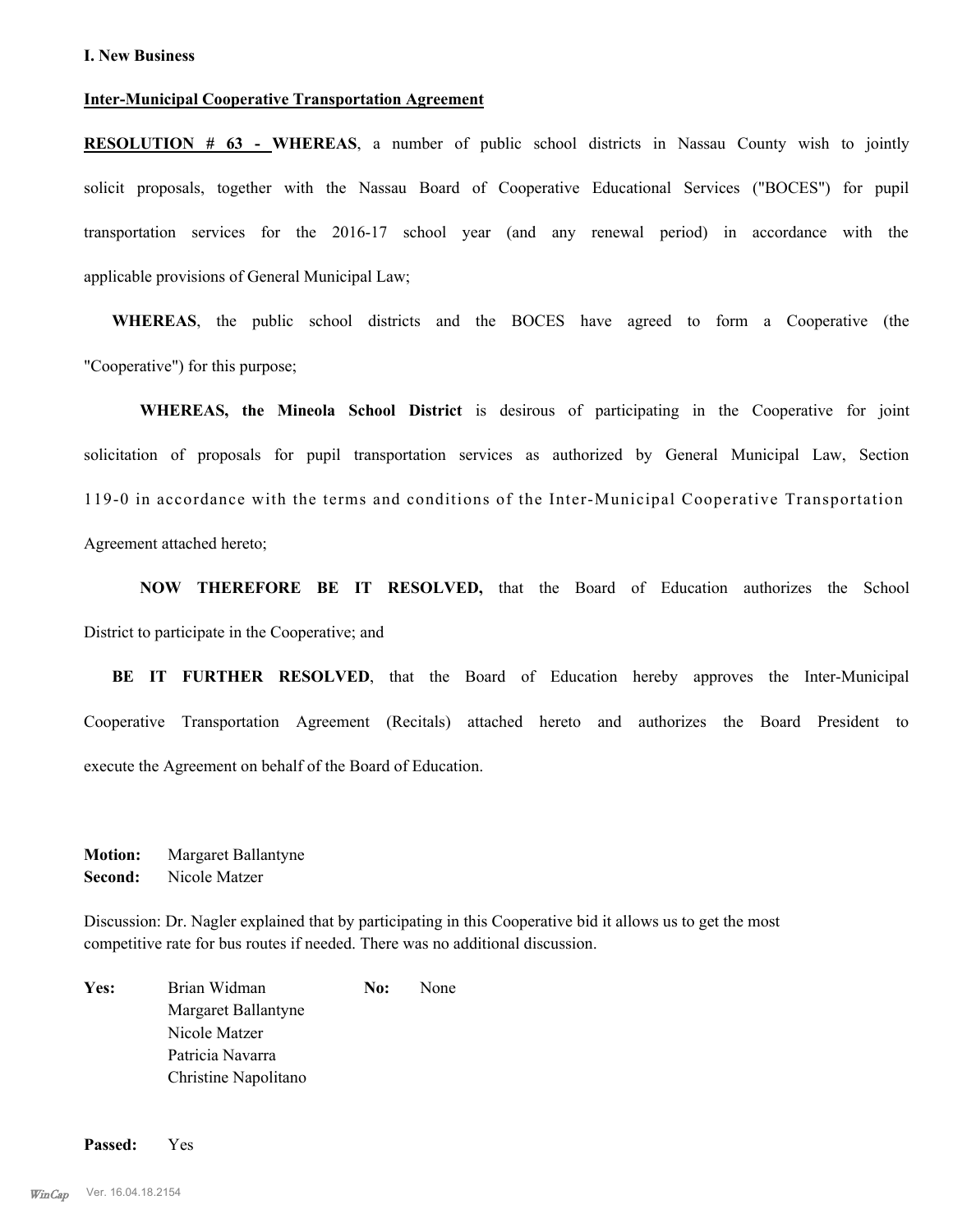## **2016-2017 Cooperative Bid- Materials & Supplies (Bus, Van & Auto Parts & Transmission)**

**RESOLUTION # 64- WHEREAS,** It is the plan of the Boards of Education of Garden City UFSD, Herricks UFSD, Mineola UFSD, Great Neck UFSD, Levittown UFSD, North Shore Central School District, Port Washington UFSD, East Rockaway School District, Roslyn UFSD, Long Beach UFSD, Island Park UFSD, Floral Park-Bellerose School District, Plainedge School District, Jericho School District, and East Williston UFSD County of Nassau, New York to bid jointly for Materials & Supplies (Bus & Auto Parts & Transmission) and

**WHEREAS,** The Mineola School District is desirous of participating with other school districts in Nassau County in the joint bidding of the commodities mentioned above as authorized by General Municipal Law, Section 119-0 and

**WHEREAS,** The Mineola School District wishes to appoint a committee to assume the responsibility for drafting of specifications, advertising for bids, accepting and opening bids, tabulating bids, reporting the results to the Boards of Education and making recommendations thereon, therefore

**BE IT RESOLVED,** That the Board of Education of the <u>Mineola School District</u> hereby appoints David C. Murphy, Jr., for the Mineola School District to represent it in all matters related above, and

**BE IT FURTHER RESOLVED,** That the Mineola School District Board of Education authorizes the above mentioned committee to represent it in all matters leading up to the entering into a contract for the purchase of the above mentioned commodities, and

**BE IT FURTHER RESOLVED,** That the Mineola School District Board of Education agrees to assume its equitable share of the costs of the cooperative bidding, and

**BE IT FURTHER RESOLVED,** That the Mineola School District Board of Education agrees (1) to abide by the majority decisions of the participating districts on quality standards: (2) that unless all bids are rejected, it will award contracts according to the recommendations of the committee: (3) that after award of contract(s) it will conduct all negotiations directly with the successful bidder(s)

**Motion:** Brian Widman **Second:** Patricia Navarra

Discussion: The Superintendent explained that this is a typical cooperative bid that allows districts to get the best prices. Garden City is taking the lead on this bid for materials and supplies.

Yes: Brian Widman **No:** None Margaret Ballantyne Nicole Matzer Patricia Navarra Christine Napolitano

**Passed:** Yes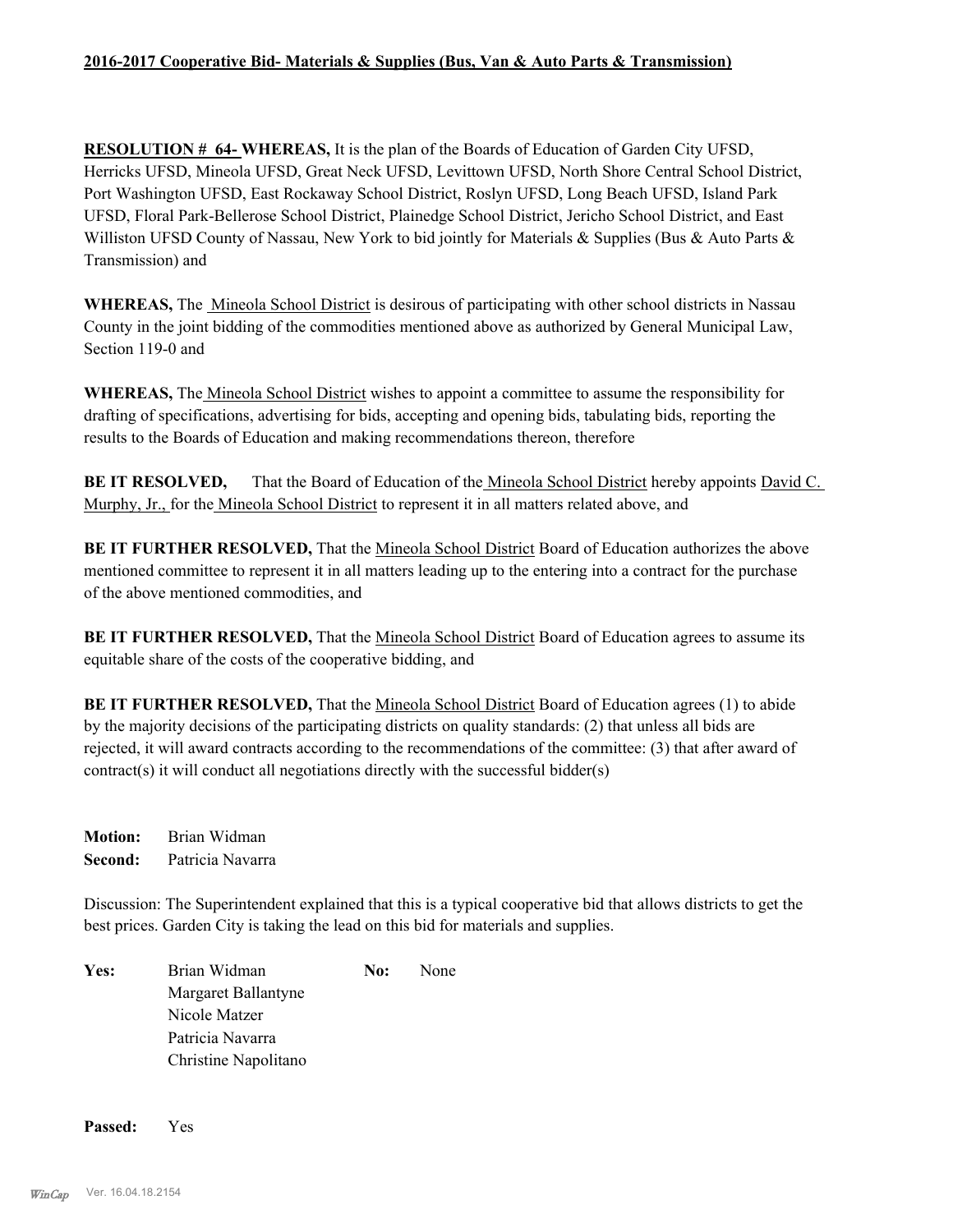## **J. Consensus Agenda**

**RESOLUTION # 65- BE IT RESOLVED** that the Board of Education approves the consensus agenda items J.1.a. through J.5.a., as presented.

| <b>Motion:</b> | Nicole Matzer        |     |      |  |
|----------------|----------------------|-----|------|--|
| Second:        | Margaret Ballantyne  |     |      |  |
| Yes:           | Brian Widman         | No: | None |  |
|                | Margaret Ballantyne  |     |      |  |
|                | Nicole Matzer        |     |      |  |
|                | Patricia Navarra     |     |      |  |
|                | Christine Napolitano |     |      |  |
|                |                      |     |      |  |

**Passed:** Yes

## 1. **Accepting of Minutes**

That the Board of Education accepts the minutes of the March 17, 2016 Business Meeting as presented. a.

#### 2. **Instruction**

- a. Leave(s) of Absence/Child Rearing
- That the Board of Education grants a Leave of Absence to Susan Palladino, for child-rearing purposes, using accumulated sick days, starting March 29, 2016, in accordance with a Memorandum of Understanding dated March 22, 2016. 1.

#### b. Appointments Instruction

- That the Board of Education approves the appointment of Samantha Stavish, to the position of Leave Replacement Teacher for Morgan Mercaldi, effective February 22, 2016 to on or before June 30, 2016. Salary: BA, Step 1, \$58,706. 1.
- That the Board of Education approves the appointment of Jennifer Capella, to the position of Leave Replacement ESL teacher, for Nancy Rojas, effective March 21, 2016 to June 30, 2016. Salary: MA, Step 1, \$68,282. 2.
- That the Board of Education approves the appointment of Phyllis Klein, to the position of part time hourly paid Speech Teacher, February 23, 2016 with a salary of \$55.32. 3.
- That the Board of Education approves the appointment of Stephanie Kelly, to the position of Leave Replacement Teacher for Susan Palladino, effective March 30, 2016. Salary: MA, Step 1, \$68,282. 4.

#### 3. **Instruction: Contracted**

a. That the Board of Education approves the License and Operating Agreement between the Mineola UFSD and the SCOPE Education Services for the Before and After School Child Care program for the 2016- 2017 school year.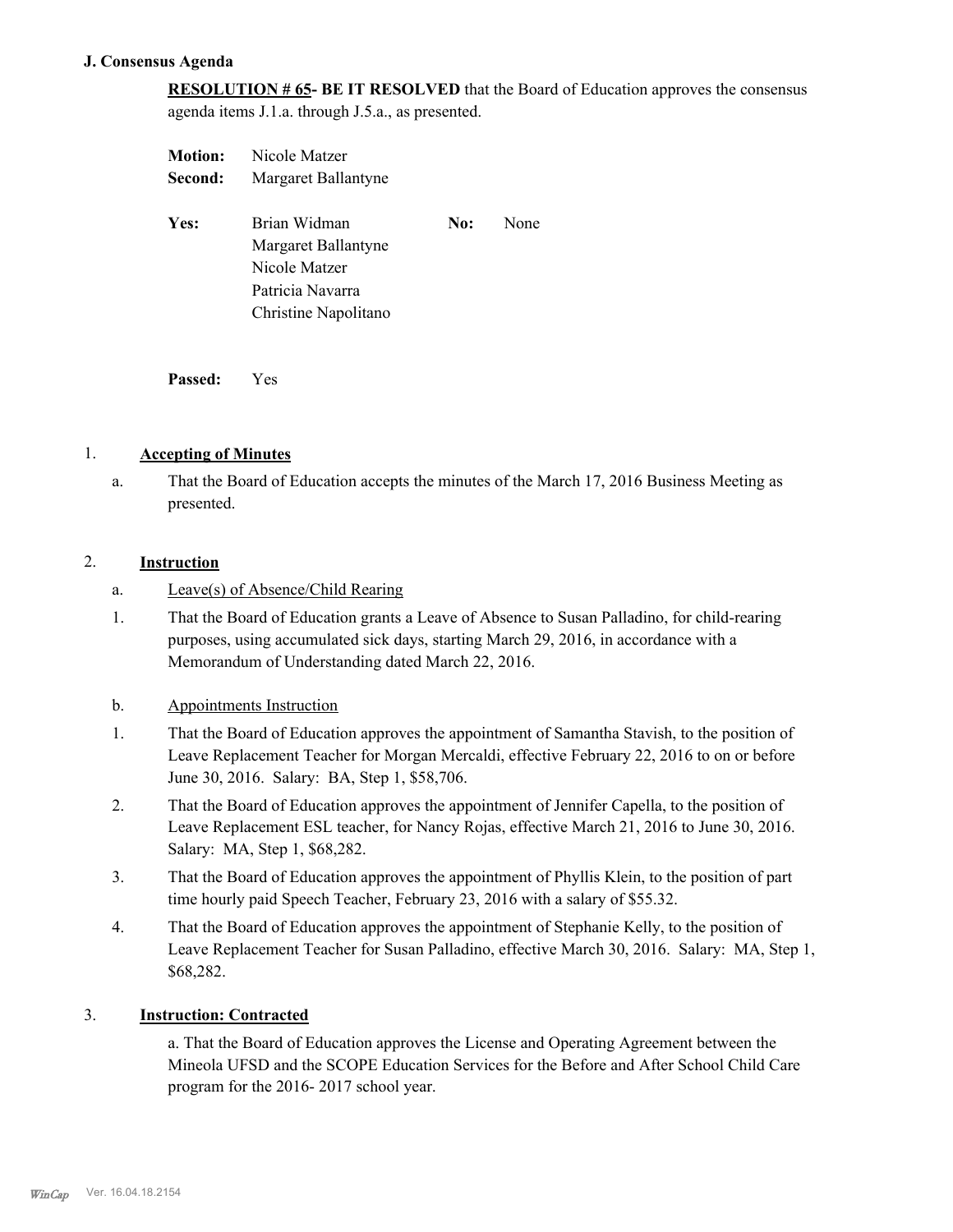## 4. **Civil Service**

- a. Appointments
- That the Board of Education approve the appointment of Regina Cappuccio, to the position of part time Bus Attendant, to replace Olga Santoli, effective April 1, 2016. Salary is \$10.91 per hour on Step 1. 1.
- That the Board of Education approve the appointment of Jose Martinez, to the position of Cleaner Sub effective April 4, 2016. Salary is \$12.25 per hour. 2.
- That the Board of Education approve the appointment of Jessica Spetalas, to the position of part time Teacher Aide at Jackson Avenue School, effective April 11, 2016. Salary is \$13.95 per hour. 3.
- b. Leave(s) of Absence
- That the Board of Education grant a request to Debra Stotzky, part time Teacher Aide at the High School, for an unpaid Personal Leave of Absence, effective April, 11, 2016. 1.
- That the Board of Education grant a request to John Hassell, Cleaner at the High School, for a Leave of Absence, effective April 1, 2016 through June 30, 2016. 2.
- c. Leave(s) of Absence
- That the Board of Education approve a paid Medical Leave of Absence to Terence Doyle, Maintainer, effective April 1, 2016 through May 6, 2016. Mr. Doyle is then requesting a Family Medical Leave of Absence from May 9, 2016 through July 29, 2016. 1.
- d. Leave Replacement
- That the Board of Education approve the reappointment of John Hassell as a Leave Replacement for Terrence Doyle, Maintainer, effective April 1, 2016 through June 30, 2016. Salary is \$48,918 on Step 1. 1.
- e. Civil Service: Other
- That the Board of Education approve the following positions for the summer of 2016 at the Mineola High School, effective July 1, 2016 through August 30, 2016: 1.

**1 Clerical- Main Office**- Assists with opening and closing of school; ordering supplies and assisting with Mineola EAST.

**1 Clerical- Guidance Office-** Update student files, reorganize in-coming 8th grader files; assist with scheduling and prepare schedules for Mineola EAST

**1 Student Worker**- Textbooks/Main Office- Barcode new books, organize bookroom, unpack new supplies, assist with Mineola EAST & distribution of parochial books & Ipads

**3 Summer Workers-** Mineola East: Three days, (9:00 am - 1:00 pm), plus two evenings (5:00 pm- 8:30 pm) to assist with Mineola East one week prior to school opening.

Appointment(S) Summer Bus Driver(s) f.

> That the Board of Education approves the following staff members as Summer Bus Drivers from 7/1/16 through 8/31/16:

| <b>POSITION</b>   | EMPLOYEE NAME    | <b>SALARY</b> | <b>EFFECTIVE</b> |
|-------------------|------------------|---------------|------------------|
| <b>Bus Driver</b> | Ronald J. Albano | \$25.00       | 07/01/2016       |
| <b>Bus Driver</b> | Maria E. Coleman | \$25.00       | 07/01/2016       |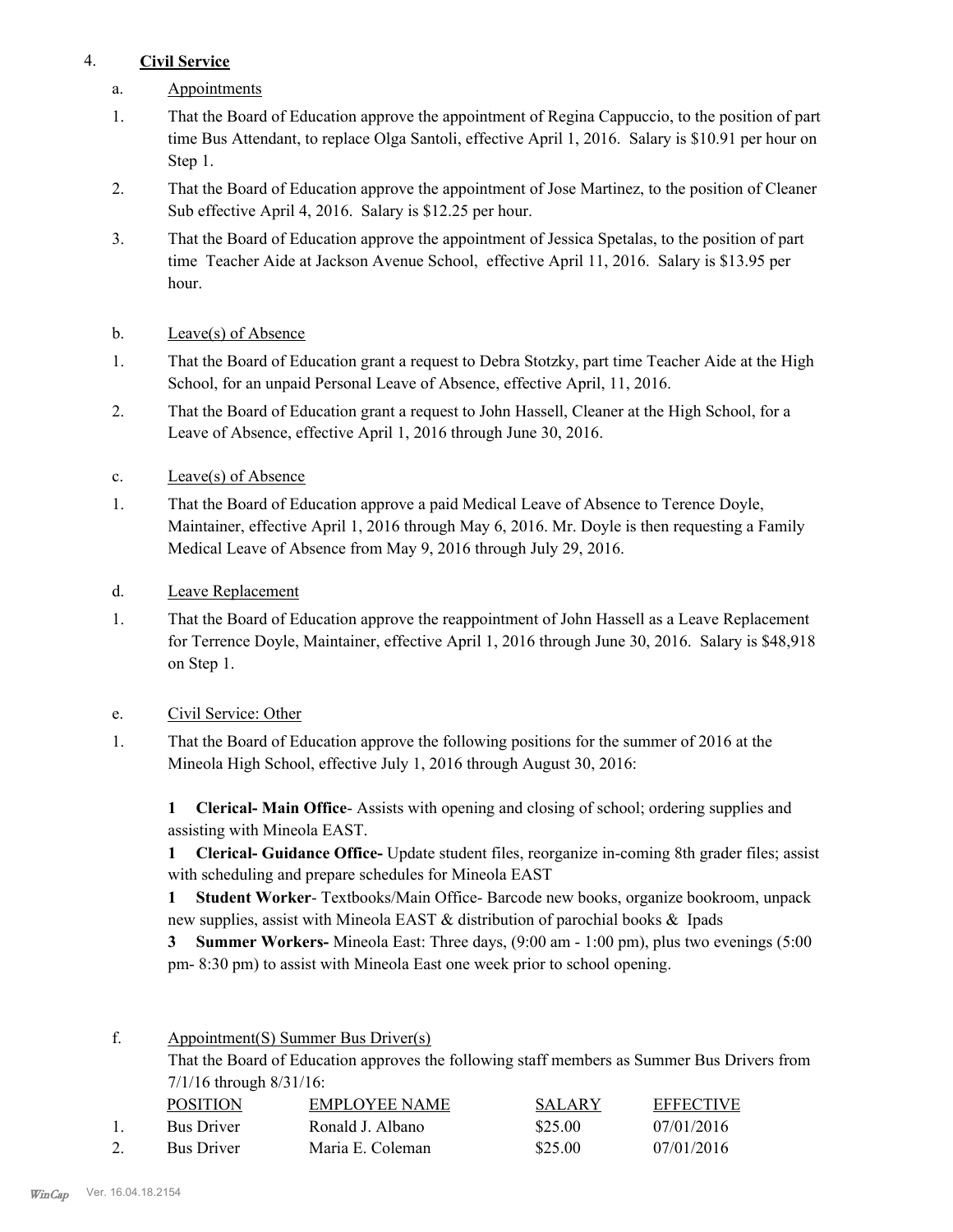|     | <b>POSITION</b>   | <b>EMPLOYEE NAME</b>   | <b>SALARY</b> | <b>EFFECTIVE</b> |
|-----|-------------------|------------------------|---------------|------------------|
| 3.  | <b>Bus Driver</b> | Teresa Coleman         | \$25.00       | 07/01/2016       |
| 4.  | <b>Bus Driver</b> | Josefina Dasilva       | \$25.00       | 07/01/2016       |
| 5.  | <b>Bus Driver</b> | Maria David            | \$25.00       | 07/01/2016       |
| 6.  | <b>Bus Driver</b> | Lee Dunninger          | \$25.00       | 07/01/2016       |
| 7.  | <b>Bus Driver</b> | Joaquim M. Farinhas    | \$25.00       | 07/01/2016       |
| 8.  | <b>Bus Driver</b> | Francis X. Feeley      | \$25.00       | 07/01/2016       |
| 9.  | <b>Bus Driver</b> | Brian Flynn            | \$25.00       | 07/01/2016       |
| 10. | <b>Bus Driver</b> | James Gallagher        | \$25.00       | 07/01/2016       |
| 11. | <b>Bus Driver</b> | <b>Gregory Glover</b>  | \$25.00       | 07/01/2016       |
| 12. | <b>Bus Driver</b> | Andrew Greenberg       | \$25.00       | 07/01/2016       |
| 13. | <b>Bus Driver</b> | Nancy Jones            | \$25.00       | 07/01/2016       |
| 14. | <b>Bus Driver</b> | Daniel McNamara        | \$25.00       | 07/01/2016       |
| 15. | <b>Bus Driver</b> | Cecil R. Meikle        | \$25.00       | 07/01/2016       |
| 16. | <b>Bus Driver</b> | Michael Milwich        | \$25.00       | 07/01/2016       |
| 17. | <b>Bus Driver</b> | Sandra T. Moon         | \$25.00       | 07/01/2016       |
| 18. | <b>Bus Driver</b> | Ramona Mujica          | \$25.00       | 07/01/2016       |
| 19. | <b>Bus Driver</b> | Yale Napier            | \$25.00       | 07/01/2016       |
| 20. | <b>Bus Driver</b> | <b>Barbara Nichols</b> | \$25.00       | 07/01/2016       |
| 21. | <b>Bus Driver</b> | Ronald Pierrot         | \$25.00       | 07/01/2016       |
| 22. | <b>Bus Driver</b> | Anthony Reid           | \$25.00       | 07/01/2016       |
| 23. | <b>Bus Driver</b> | Gustavo Rodriguez      | \$25.00       | 07/01/2016       |
| 24. | <b>Bus Driver</b> | Vincent Sanseverino    | \$25.00       | 07/01/2016       |
| 25. | <b>Bus Driver</b> | Marta Saravia          | \$25.00       | 07/01/2016       |
| 26. | <b>Bus Driver</b> | Joan Selvin            | \$25.00       | 07/01/2016       |
| 27. | <b>Bus Driver</b> | Cheryl Thwaites        | \$25.00       | 07/01/2016       |
|     |                   |                        |               |                  |

# 5. **Business/Finance: Contract Approvals**

a. That the Board of Education approves the Health Contracts, providing health services for Mineola resident children attending non-public school, between the Mineola UFSD and the following school district for the 2015- 2016 school year:

-Plainview-Old Bethpage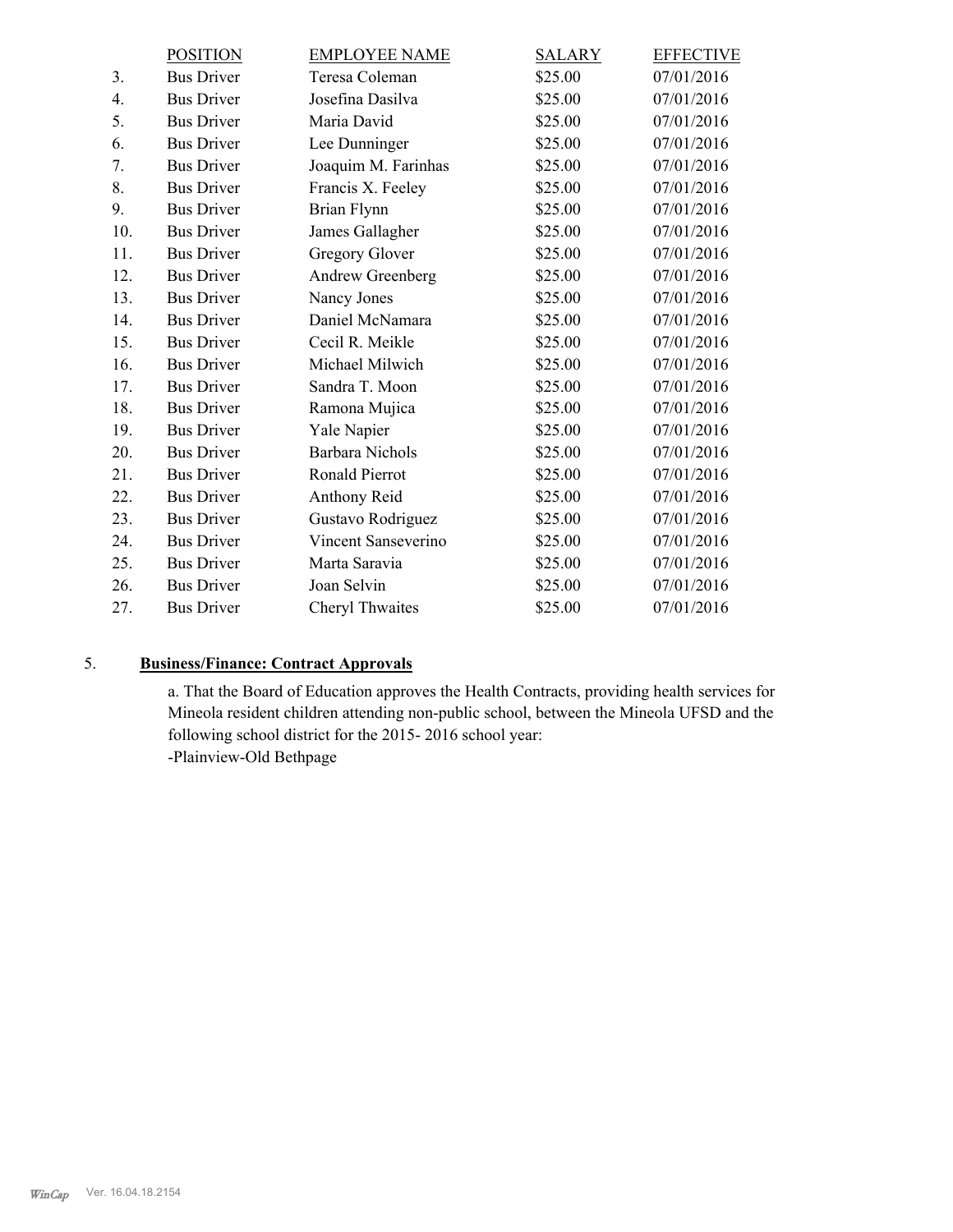## **K. Superintendent's Report**

Superintendent of Schools' Reports for 4/7/16 Presentations:

- 1. Public Hearing- SMART School Investment Plan (SSIP)
- 2. Architect presentation- Field In-fill Options
- 3. 2016- 2017 Budget- Revised

The first presentation tonight is on the infill options for the turf field. The Superintendent explained that the Board had requested that they receive the various options for infill for the turf field project. The Board has received a great deal of information to read through on this topic. Dr. Nagler introduced Michael Mark, architect. Mr. Mark stated that a great deal of research has been gathered; vendors have been contacted and the various options have been summarized and sent to the Board for review. Mr. Mark stated that tonight representatives from Land Tech, Chris and John are here tonight to present on the information. Chris gave some background on the company which started out 30 years ago. They build and install the fields and also service the fields. Land Tech works in nine states from Connecticut to North Carolina. He introduced John, who is the CEO and an engineer. This company works on both natural grass fields as well as turf fields. He stated that although people have a great deal of concern regarding the link between infill and cancer after the NBC report on SBR crumb rubber; there are 83 reports available to the public which state that there is no direct link from SBR rubber to carcinogens. Next, there was a brief discussion of the options available. First was cool play which is encapsulated SBR; it is cooler and it is coated in green. There are a few organic options: peanut shells (no longer used), coconut, rice and corn husks. The problem with the organic options is that they have no proven track record and the organic materials breakdown. When the organic options are used a shock pad must be installed under the turf fibers. The organics must stay wet or they dry and breakdown. There is no test data on the organic options; therefore there is no track record. Another option is TPE, which is plastic and rubber molded together. It is very expensive and is produced in China. This option is not recommended. Nike Grind is another option which is made from the byproducts of the sneaker soles. Most of this product is made in Malaysia. There are two disadvantages to using this product: availability and color. Nike has run out of Nike Grind and therefore it is currently unavailable. Another option is Eco-grind, which is made from recycled sneakers. It is not a viable product and is not available. The recommended product is coated SPR rubber, which is currently used at many universities. Samples of each product were passed around the room for everyone present to look at and feel. Land Tech hosted a presentation on the types of infill and the findings of two doctors from Berkley. Some of the findings include: Heat- synthetic is hotter than natural; Ingestion- enzymes in the body cannot breakdown the product; and off-gassing- the field must reach 240 degrees in order to give off gas and most of this happens at the recycling plant. Next, the Board was given the opportunity to ask questions. The following is information given based upon the questions: Land Tech is the only company that manufactures the field turf in the United States; there is a temperature difference between the green and the black; watering the field on hot days is not helpful- it cools field but increases the humidity; the latex on the green coated doesn't affect those with allergies due to the fact that it is dual encapsulated; a study by Dr. Meyers shows that playing on a turf field results in less injury to the athletes and the average life of the turf field is ten years. Next the floor was open to public comments. A parent voiced her concern regarding carcinogens and another asked about injuries and protocol of the district. All comments were address by Dr. Nagler, Land Tech and Mr. Amitrano. Dr. Nagler asked Mr. Amitrano, Supervisor of Athletics, if he had any comments. Dr. Nagler thanked Land Tech for their presentation and all of the information which they have given to the Board. Ms. Napolitano also thanked them for the all of the information and the informative presentation this evening.

The second presentation this evening, "2016-2017 Budget- 2nd Draft" was by the Superintendent. \*This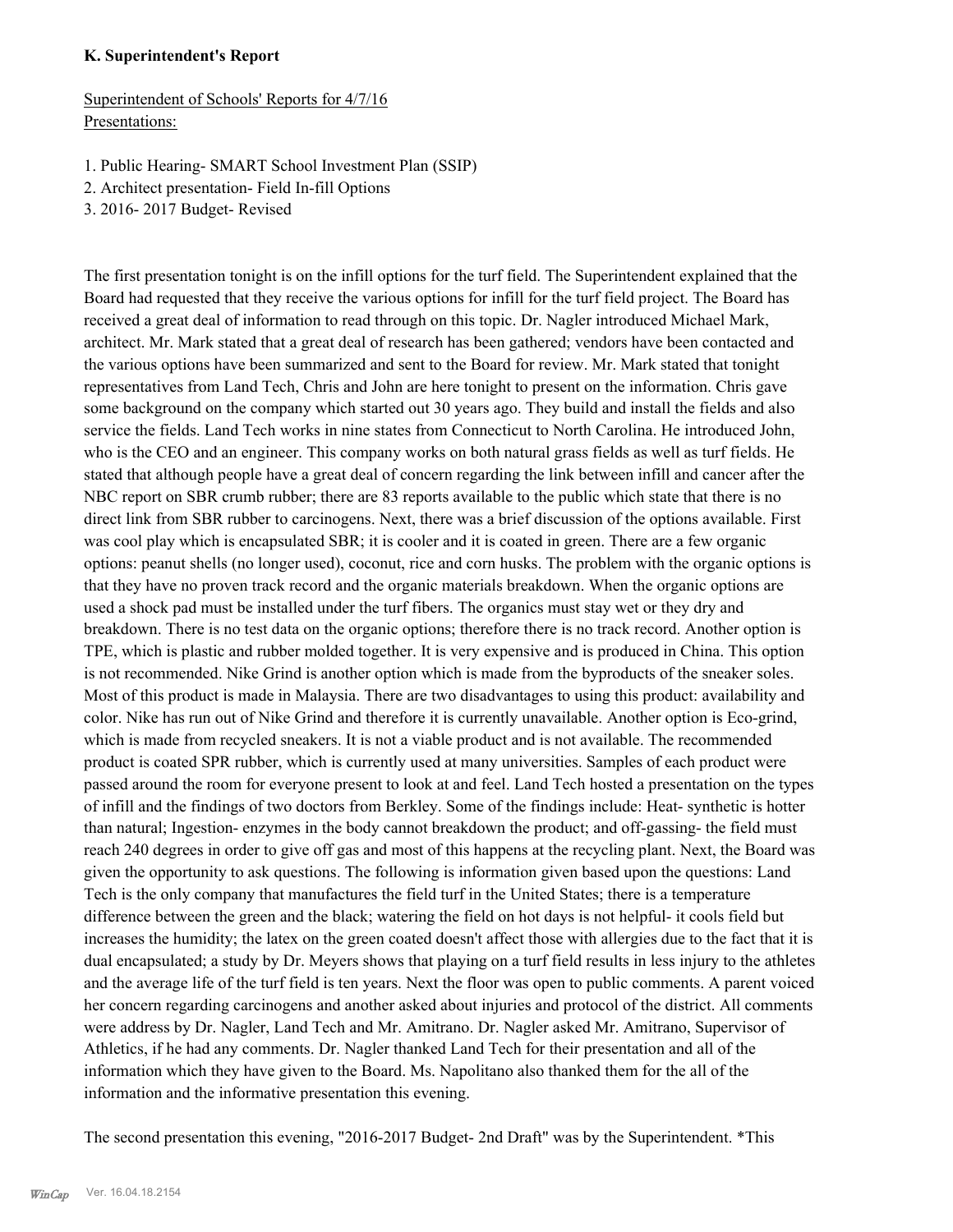presentation can be found on the district website, on the Board of Education page under presentations. Dr. Nagler stated that since he presented the first draft of the budget, the District has been informed that there will be an increase in State aid. He has also added the items under the facilities upgrade line. The State Aid amount as of 4/1/16 is \$7,100,000.

## The Superintendent presented **"What is in the Budget?"**

- -All current educational and co-curricular programs
- -All extra-curricular activities
- -All current athletic programs
- Maintain 5 year technology plan (year 10)

## **Recommend:**

-Increase transfer to Capital total of 1.5 million: air condition instructional spaces at Jackson Avenue; create a district storage facility at Hampton Field and renovate and construct 3 new music rooms at the High School

## **-Maintain \$830,000 facilities upgrade line:**

- ~MS Bus loop
- ~Meadow playground surface
- ~Expand Meadow room 200, creating "Pre-K wing"
- ~Complete baseball field
- ~Jackson exterior painting and cupola repair
- ~Create Middle School Fab Lab

## -**Increase equipment to \$800,000 High School**

- 4 additional 21st century classrooms
- New Library furniture
- New "iHub" furniture
- Fab Lab furniture and equipment
- Science research equipment
- 1,700 new student lockers
- New Music room instrument lockers

## **Middle School**

• Fab lab furniture

## **District**

- New furniture Jackson, Meadow, Hampton
- New truck and plow, "Bobcat" for bus garage
- Musical instruments, Jackson Art room cabinetry
- New football and lacrosse helmets and shoulder pads, replace
- practice wrestling mats, 2 exercise bikes, 2 ARC bikes (elliptical),

new shot clock at HS

• Miscellaneous technology

Dr. Nagler reminded everyone of the importance of passing this negative levy. If the budget fails, the District will lose the equipment line. He stated that at the 4/21 Business Meeting, he looks to approve this budget and the Budget hearing will take place on May 5, 2016.

## Superintendent Comments

The Superintendent had no additional comments; but stated that he is in need of an Executive Session to